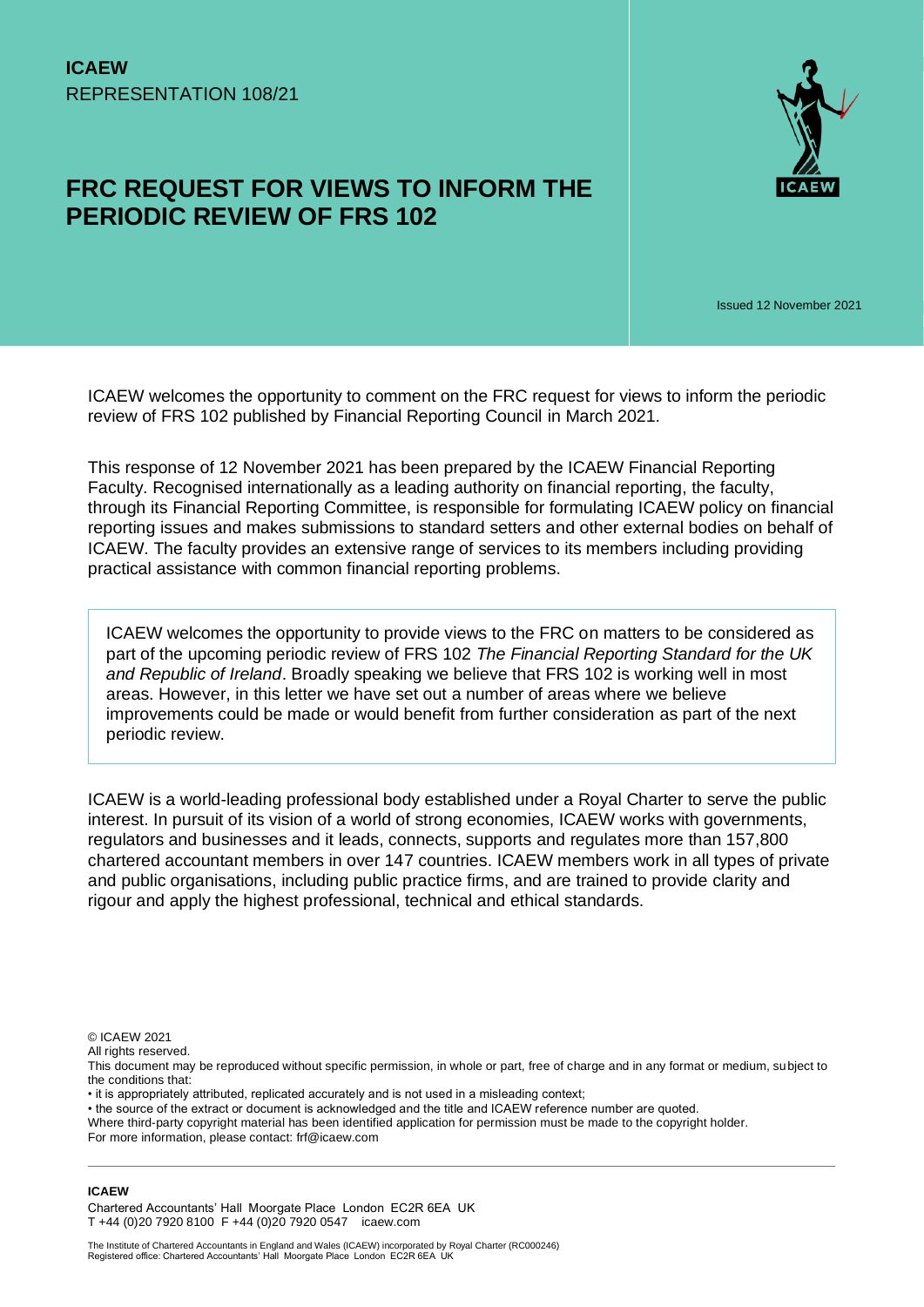# **KEY POINTS**

# **Support for early input into the periodic review**

- 1. ICAEW welcomes the opportunity to provide views to the Financial Reporting Council (FRC) on matters to be considered as part of the upcoming periodic review of FRS 102 *The Financial Reporting Standard for the UK and Republic of Ireland*. Conducting this periodic review is an essential part of the due process and maintenance of UK financial reporting standards which ensures a high-quality UK GAAP reporting regime.
- 2. We also commend the FRC for enabling stakeholders to reflect on the upcoming periodic review at an early stage. This approach, first adopted for the previous Triennial Review, was very effective in highlighting aspects of the standard that might require further consideration, taking into account issues arising in practice, and any potential gaps in the standard resulting from any new or emerging issues. Early consideration of such matters, along with broader issues such as alignment of FRS 102 with IFRS, enables the FRC to target its efforts more effectively and to incorporate stakeholder views from the outset.

# **General**

- 3. Broadly speaking we believe that FRS 102 is working well in most areas. However, we have identified a number of areas where we believe improvements could be made or would benefit from further consideration.
- 4. We also believe that now is the right time to consider if and how IFRS 9 *Financial Instruments*, IFRS 15 *Revenue from Contracts with Customers,* and IFRS 16 *Leases* might be brought into UK GAAP. In our response to the previous Triennial Review we concluded that it was not the right time to begin work on incorporating these IFRSs into UK GAAP. Five years on, we have the advantage of being able to learn any lessons from IFRS adopters and to use this experience to adapt them appropriately for FRS 102.
- 5. In addition, we believe that matters raised as part of this periodic review prompt a deeper review of the reporting regime for small companies and micro-entities. This is discussed further below.
- 6. Our response to the FRC's request for input is structured as follows:
	- Consideration of the small companies and micro-entities regime paragraphs 7-10.
	- Key factors to consider paragraphs 11-13.
	- Timing and other considerations for introducing the new IFRSs paragraphs 14-18.
	- Approach to introducing IFRS 15 paragraphs 19-25.
	- Approach to introducing IFRS 16 paragraphs 26-29.
	- Approach to introducing IFRS 9 paragraphs 30-31.
	- Consideration of new and emerging issues paragraphs 32-34.
	- Other matters relating to current FRS 102 requirements paragraph 35.
	- Detailed suggestions for simplifications of IFRS 15 appendix 1.
	- Detailed considerations for merger accounting appendix 2.

### **Small companies and micro-entities**

7. While the focus of this review is on FRS 102, we believe it is important to consider the reporting regime for small companies and micro-entities more broadly. For some time ICAEW has been aware of concerns with the underlying legislative framework for small company reporting, in particular certain aspects derived from the EU Accounting Directive, such as the restriction on disclosures that can be required for small companies (now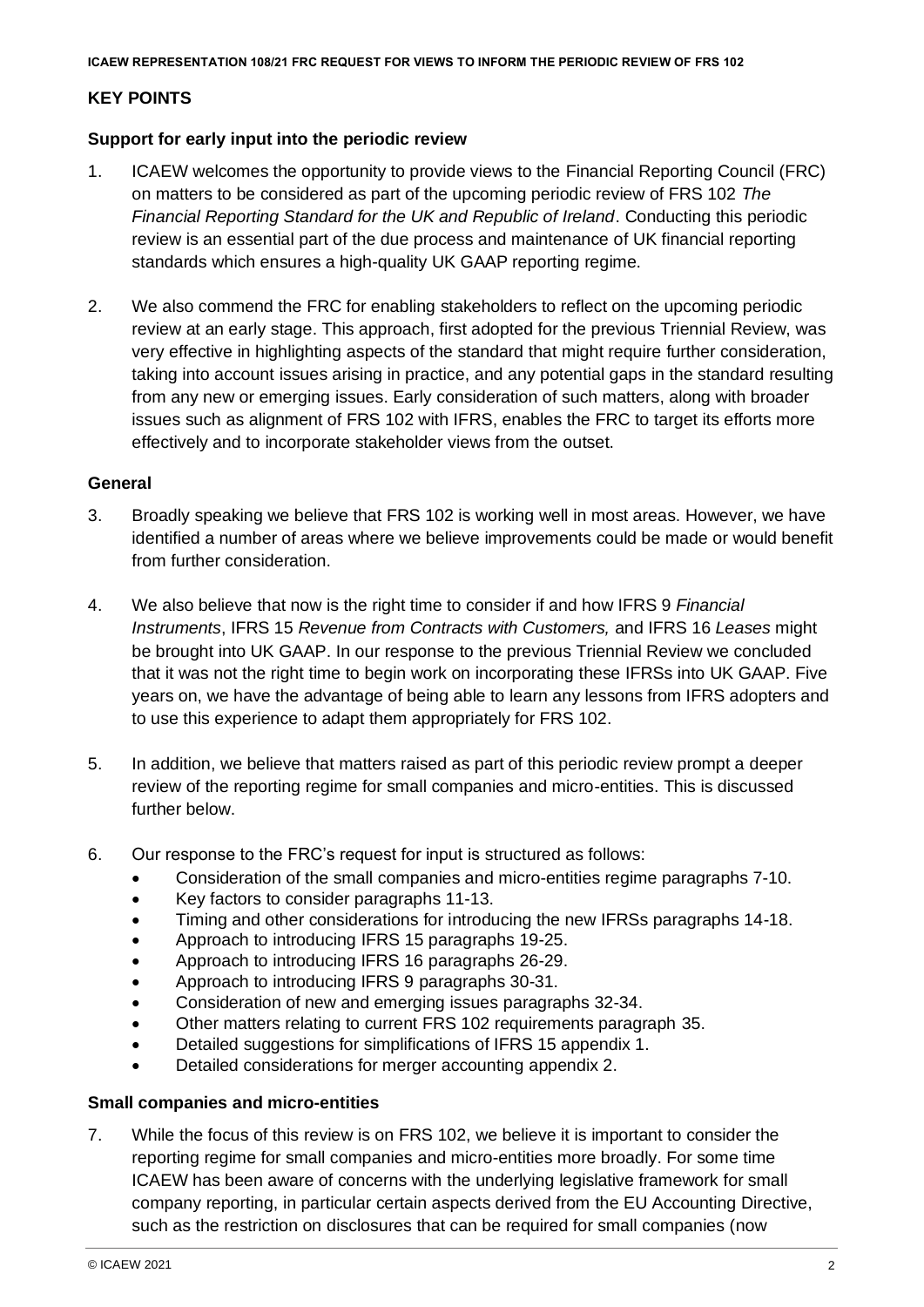integrated into Section 1A of FRS 102) and for micro-entities (now incorporated into FRS 105). These issues were highlighted in ICAEW's 2017 report [Brexit: Implications for financial](https://www.icaew.com/technical/financial-reporting/brexit-implications-for-financial-reporting)  [reporting.](https://www.icaew.com/technical/financial-reporting/brexit-implications-for-financial-reporting)

- 8. We believe that the UK's exit from the EU provides a fresh opportunity to revisit the legislative framework underpinning the reporting for small companies and micro-entities. We appreciate that changes to UK company law are outside the remit of the FRC and beyond the scope of this periodic review. However, we believe the FRC has an essential and influential role to play in ensuring that the UK small companies reporting regime is fit for purpose and advocating for any necessary changes to UK company law.
- 9. Setting out a vision for the future of small company reporting at this early stage may also help guide the FRC on key decisions within this periodic review. For example, it might help to consider:
	- Whether or not a different approach should be taken between FRS 102 and FRS 105 when aligning with IFRSs 9, 15, 16. For example, it may be that major changes coming out of this review process could be left out of FRS 105 to ensure that it remains a stable platform for those at the smallest end of the scale and who may have more limited resources and potentially little to be gained from changes.
	- Whether or not FRS 105 needs to be reviewed more broadly. For example, if UK company law could be amended to remove the restrictions on disclosures that can be required in micro-entity and small company accounts, would this provide the FRC with a better platform to develop a comprehensive and proportionate reporting standard, specifically designed for small companies, in a similar way to the FRSSE?
	- Whether the thresholds for companies reporting under the micro-entities regime should be increased. This might be a further consideration if current concerns relating to the quality of financial statements produced by micro-entity accounts under the current regime are addressed under a revised regime.
- 10. While we believe that this broader review is needed it is not likely to be something that can be agreed and finalised within the timetable for this periodic review. However, early consideration might help guide decisions in relation to FRS 102 and highlight the need to ensure proportionality before replicating any changes made to FRS 102 in FRS 105.

# **Key factors to consider**

- 11. Paragraph A.2 of the Basis for Conclusions in FRS 102 currently specifies that the FRC aims to provide succinct financial reporting standards that:
	- have consistency with global accounting standards through the application of an IFRSbased solution unless an alternative clearly better meets the overriding objective;
	- balance improvement, through reflecting up-to-date thinking and developments in the way businesses operate and the transactions they undertake, with stability;
	- balance consistent principles for accounting by all UK and Republic of Ireland entities with proportionate and practical solutions, based on size, complexity, public interest and other users' information needs;
	- promote efficiency within groups; and
	- are cost-effective to apply.
- 12. We believe that application of these criteria remains valid and will be especially important for the FRC when making decisions around the introduction of the new IFRSs into FRS 102. In particular, we would highlight cost-benefit considerations, for both users and preparers, as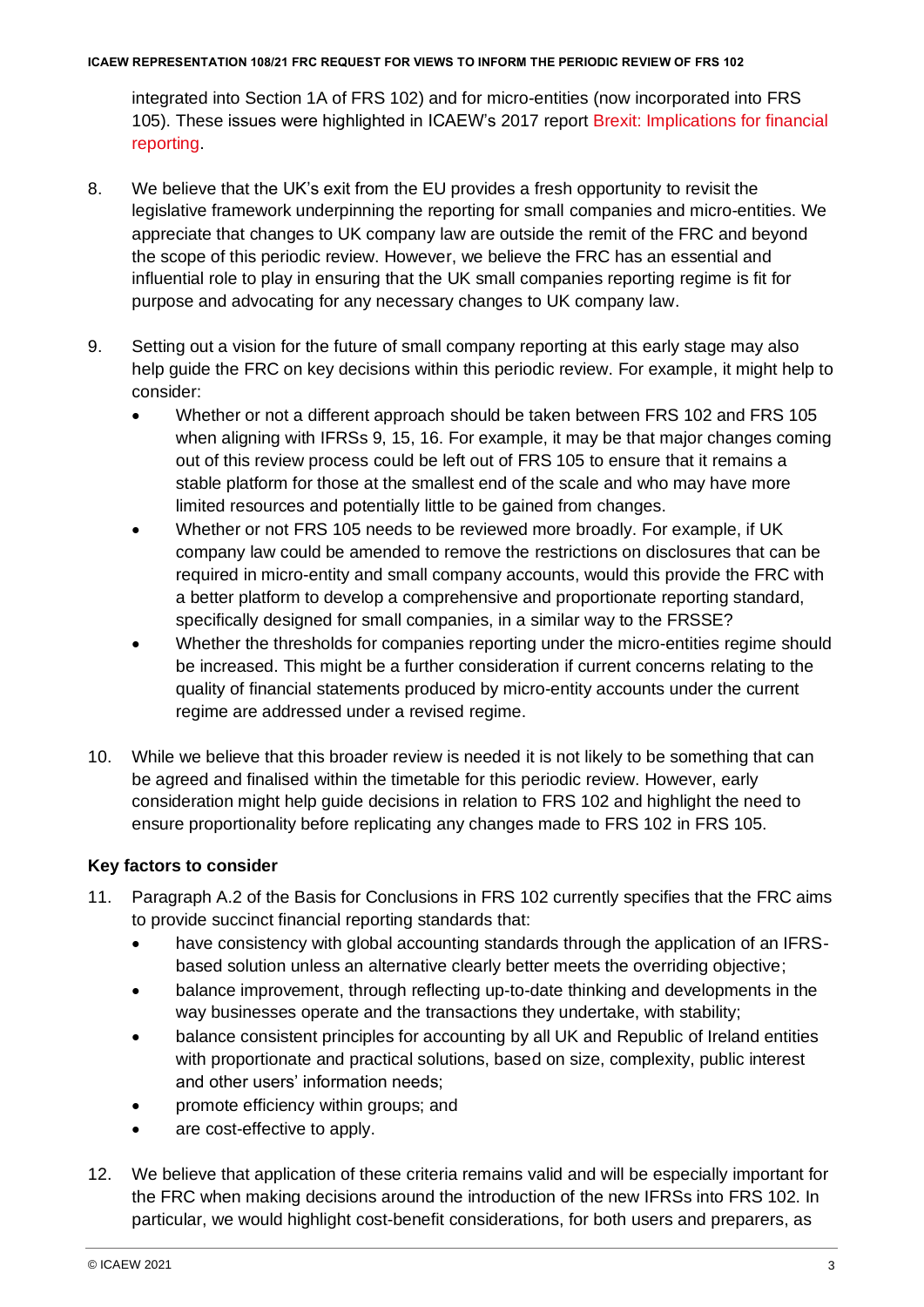being key to any decisions. Proportionality will also be important in light of the large variety of businesses (in size and scope) that currently apply FRS 102. There may not be a 'one size fits all' solution in many cases and therefore careful consideration will need to be given to the impact on a whole spectrum of companies.

13. In addition, we refer to the FRC's overriding objective (paragraph A.1 of the Basis for Conclusions) which is to enable users of accounts to receive high-quality understandable financial reporting proportionate to the size and complexity of the entity and users' information needs. We believe the reference to understandability for users of financial statements is critical and should be at the forefront of mind when considering any potential changes to FRS 102.

# **Introducing the new IFRSs – timing and guidance**

- 14. Should the FRC take the decision to introduce IFRSs 9, 15 or 16 into FRS 102 we recommend that sufficient time is allowed for companies to prepare for implementation. We understand that amendments arising from this periodic review are currently anticipated to become effective for accounting periods beginning on or after 1 January 2024. While this may be appropriate for narrow-scope amendments targeting existing FRS 102 requirements, we believe it would be too soon for any changes arising from the new IFRSs. We strongly encourage the FRC to be generous with their timetable for bringing the new IFRSs into FRS 102. If more time were allowed, this might also provide the opportunity for the FRC to perform some field testing of the proposed changes, which will further inform any decisions.
- 15. In addition, we would favour an approach that requires retrospective application of any requirements arising from the new IFRSs, rather than having comparative information being prepared on a different basis. This would also require sufficient lead time before any changes become effective and again supports the need for sufficient time for preparers to prepare for transition.
- 16. We also note that the IASB is currently considering the same issues regarding the potential introduction of the new IFRSs into the IFRS for SMEs Standard. If practical, there might be merit in the FRC taking the time to wait and see what the outcomes are from this consultation, and for this to be considered when making its own decisions regarding the future direction of FRS 102. The consequence may otherwise be that there are three different approaches to accounting for revenue and leases which may be undesirable in the wider reporting landscape.
- 17. As a more general point regarding possible future changes to FRS 102 arising from new or amended requirements to IFRS, we would generally recommend that the FRC monitors the changes but does not rush to incorporate them into FRS 102. For the sake of stability for users it is beneficial to allow IFRS requirements to bed down and to learn lessons from their initial implementation period before considering how they might be introduced into FRS 102. Exceptions to this rule might be when changes to IFRS respond to an urgent need or when changes make requirements significantly simpler and clearer, in which case there may be compelling reasons to fast-track the process for incorporating new IFRS requirements into FRS 102.
- 18. As part of the wider discussion on bringing the new IFRSs into FRS 102, we would also encourage the FRC to consider what guidance could helpfully be made available to preparers at a later stage. For example, the publication of educational materials could aid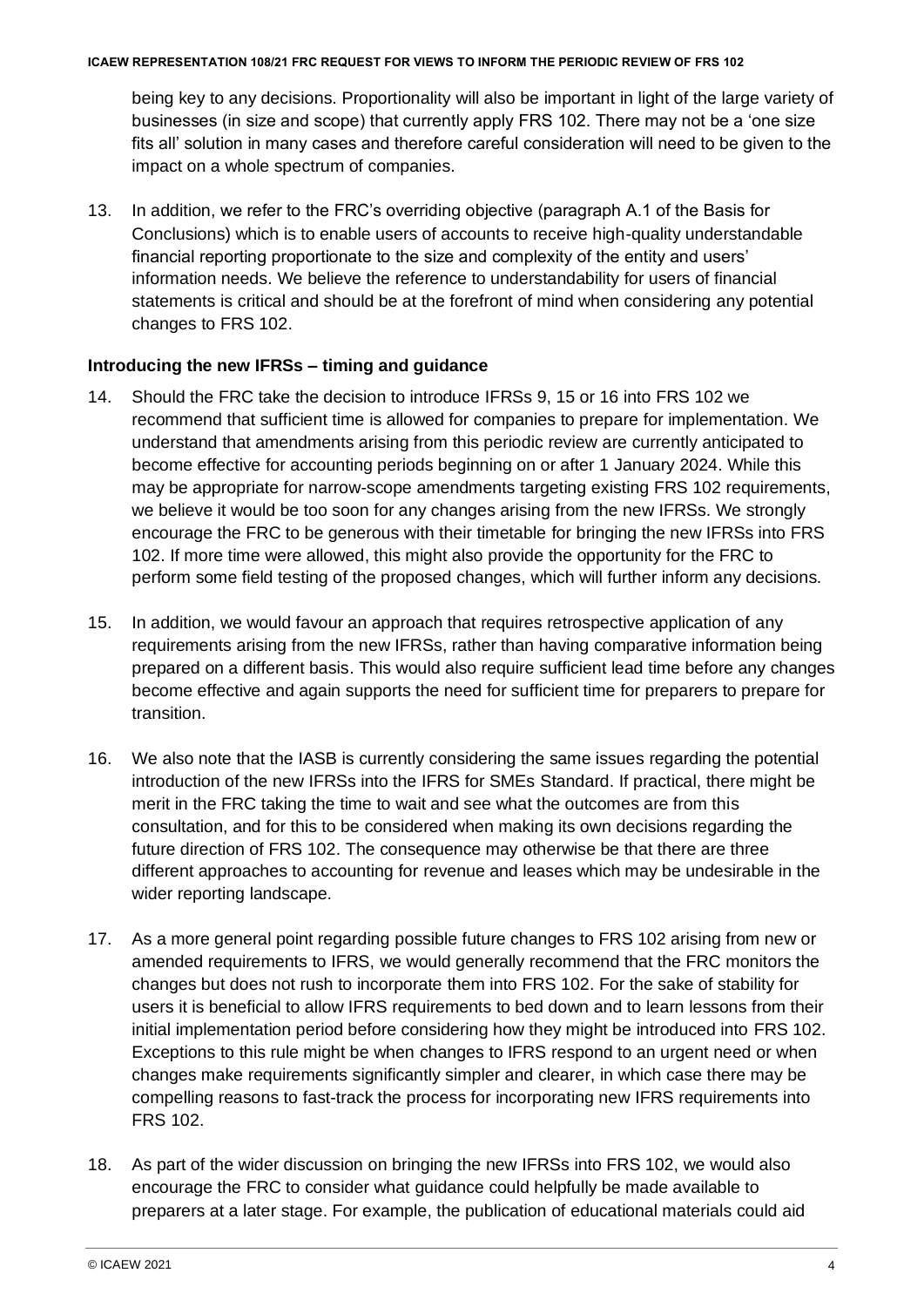companies transitioning to any new requirements, particularly smaller entities reporting under FRS 102.

# **Introducing IFRS 15**

- 19. Broadly speaking, we believe there are many aspects of IFRS 15 which, if suitably adapted with respect to the cost-benefit and proportionality considerations, could significantly improve the existing reporting under FRS 102.
- 20. We are aware of concerns that in its current form FRS 102 is not always working well for revenue accounting, particularly for anything other than the simplest revenue models, due to its lack of guidance on many important aspects of revenue recognition. As such, we are not convinced that using the existing Section 23 in FRS 102 as a basis for adding targeted changes would be an ideal solution. Not only is IFRS 15 based on a different set of principles but adapting the existing section through targeted changes only might send a message that the resulting accounting, and therefore the reporting, will not change significantly which may not always be the case.
- 21. In our view, IFRS 15 has a comprehensive set of principles which will provide a more complete and robust foundation for revenue reporting under FRS 102. That said, incorporating IFRS 15 in full would not be appropriate for the majority of FRS 102 preparers. Therefore, careful consideration will need to be given as to how to simplify the requirements in IFRS 15 while still maintaining the underlying principles of the standard and providing the appropriate level of guidance.
- 22. We are aware that for many IFRS users, first-time application of IFRS 15 required a detailed analysis of the new requirements alongside evaluation of existing internal processes and an assessment of how the two could fit together – a time-consuming process which did not always result in a significant change in the final numbers disclosed. While we would want to avoid any similar processes being excessively time-consuming, we nevertheless encourage the discipline of going through this process regardless of the outcome to ensure that entities have a robust revenue policy that is fully aligned to the strong conceptual principles within IFRS 15.
- 23. In order for this review process to be effective there must be a strong effort as part of this periodic review to simplify and clarify some of the more complex requirements in IFRS 15. We encourage the FRC to do all they can here to reduce the discussion and debate around the interpretation of the requirements by using clear language, easy to understand examples and simplifications where appropriate.
- 24. We have made some detailed suggestions in Appendix 1 to this response, for what we would consider to be appropriate changes to IFRS 15 when introducing this standard into FRS 102. These suggestions take into account the FRC's stated aims for setting succinct financial reporting standards (as noted above) and consider where confusion could be eliminated, or the burden reduced without affecting the quality of the requirements. These suggestions aim to either remove the rules that make the process of applying the principles more timeconsuming without commensurate benefit or remove guidance that can take a long time to consider but may ultimately have little impact on the diversity of accounting. We would emphasise that these suggestions would still need to be subject to rigorous cost-benefit assessments by the FRC.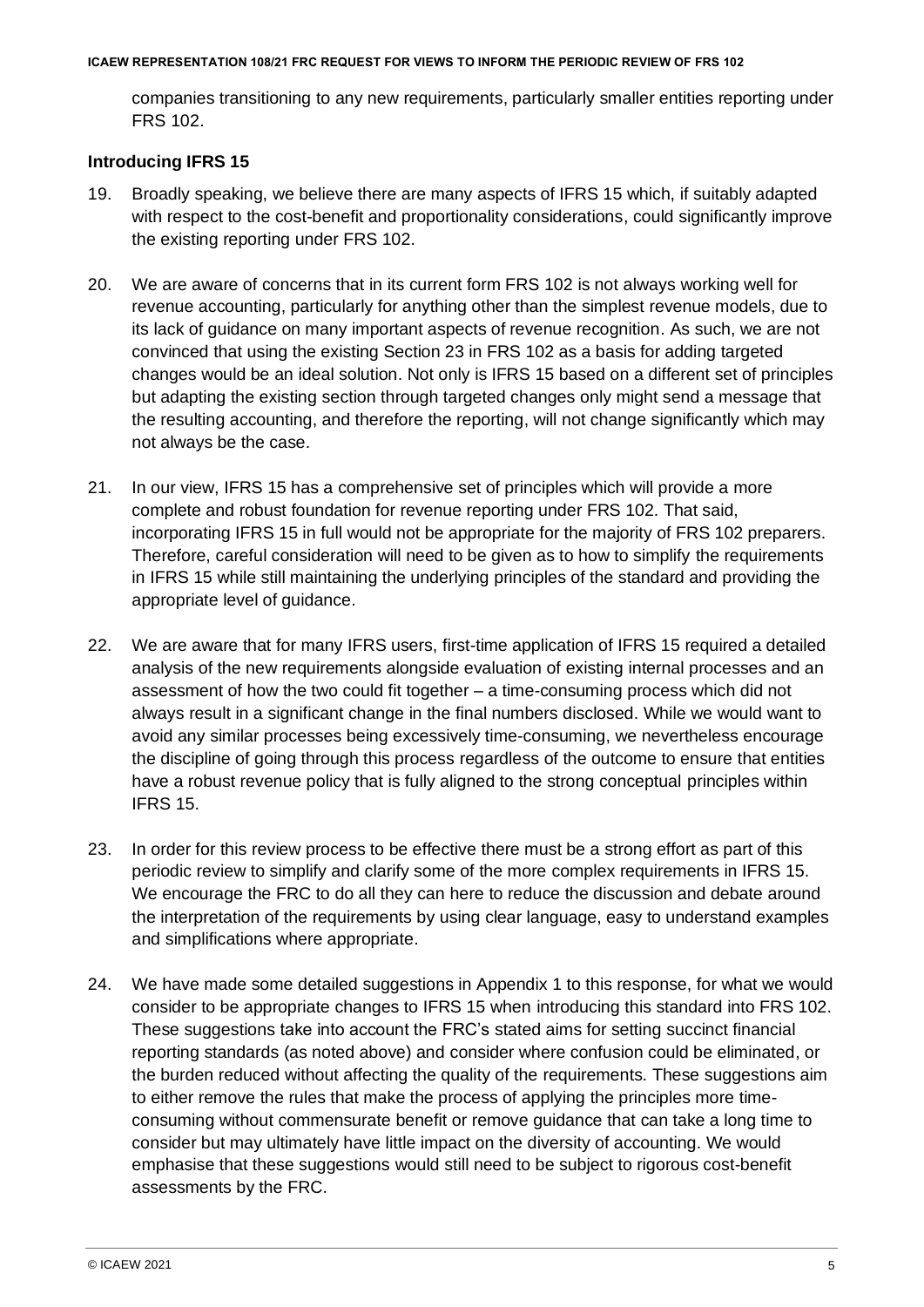25. Overall, we would like to strongly encourage the FRC to simplify the language used in IFRS 15, reduce the quantity and length of existing requirements, and use new or redrafted examples to help explain the concepts more clearly and effectively.

# **Introducing IFRS 16**

- 26. On balance, we would support incorporating IFRS 16 into FRS 102 provided some simplifications are made, taking account of the cost-benefit and proportionality factors mentioned previously. The conceptual basis that a lease commitment fulfils the definition of a liability and should be on the balance sheet is now widely accepted and should, in our view, be brought into FRS 102.
- 27. We would, however, encourage the FRC to seek the views of lenders and investors to understand their experience of using information provided under IFRS 16 and whether their needs have been met. Although we appreciate that the needs of primary users of accounts prepared under IFRS may differ in overall terms from those of users of FRS 102 accounts, conducting this might help to evidence whether making this change to lease accounting is the right route for FRS 102 and/or highlight particular areas where further consideration might be needed.
- 28. Through our discussions, we have identified a number of suggestions for ways in which IFRS 16 might be simplified. This is not an exhaustive list of areas where simplifications may be helpful, but rather the matters that have been raised so far in our discussions on this topic.
	- **Discount rates**  Under IFRS 16, the incremental borrowing rate must be used if the rate implicit in the lease cannot be readily determined. This is a known difficulty for IFRS users as determination of the incremental borrowing rate can be a subjective and complex topic. An option that was proposed by the IASB in their comprehensive review of the IFRS for SMEs was to use a different discount rate by reference to market yields on high quality corporate bonds if the rate implicit in the lease or the incremental borrowing rate was difficult to determine. We believe this could also be a useful alternative for FRS 102 which is worth consideration by the FRC.
	- **Changes in lease terms or modifications to leases** Changes to lease terms and lease modifications can be a frequent occurrence for some companies and can give rise to complexities in accounting in practice. Depending on the scenario, IFRS 16 (paragraphs 39-46) sets out slightly different rules regarding the accounting adjustments required to lease balances. We suggest that this is an area where the FRC might assess whether simplifications are possible with careful consideration to ensure no unintended consequences. The IASB is also considering simplifications in this area as part of its comprehensive review of the IFRS for SMEs. This may provide a useful starting point for the FRC in its own deliberations.
	- **Guidance on lease terms** We are aware that practical difficulties can arise in determining lease terms particularly in determining how contractual terms interact with underlying legal requirements. We suggest that the FRC explores these difficulties further with a view to considering whether any simplification might be possible under FRS 102.
- 29. Irrespective of whether or not IFRS 16 is brought into FRS 102, there are a number of other areas within Section 20 *Leases* that need addressing. These include the lack of clarification over the meaning of the 'term of the lease', treatment of lease premiums, surrender premiums and lease incentives. These areas are covered in more detail in IFRS 16 which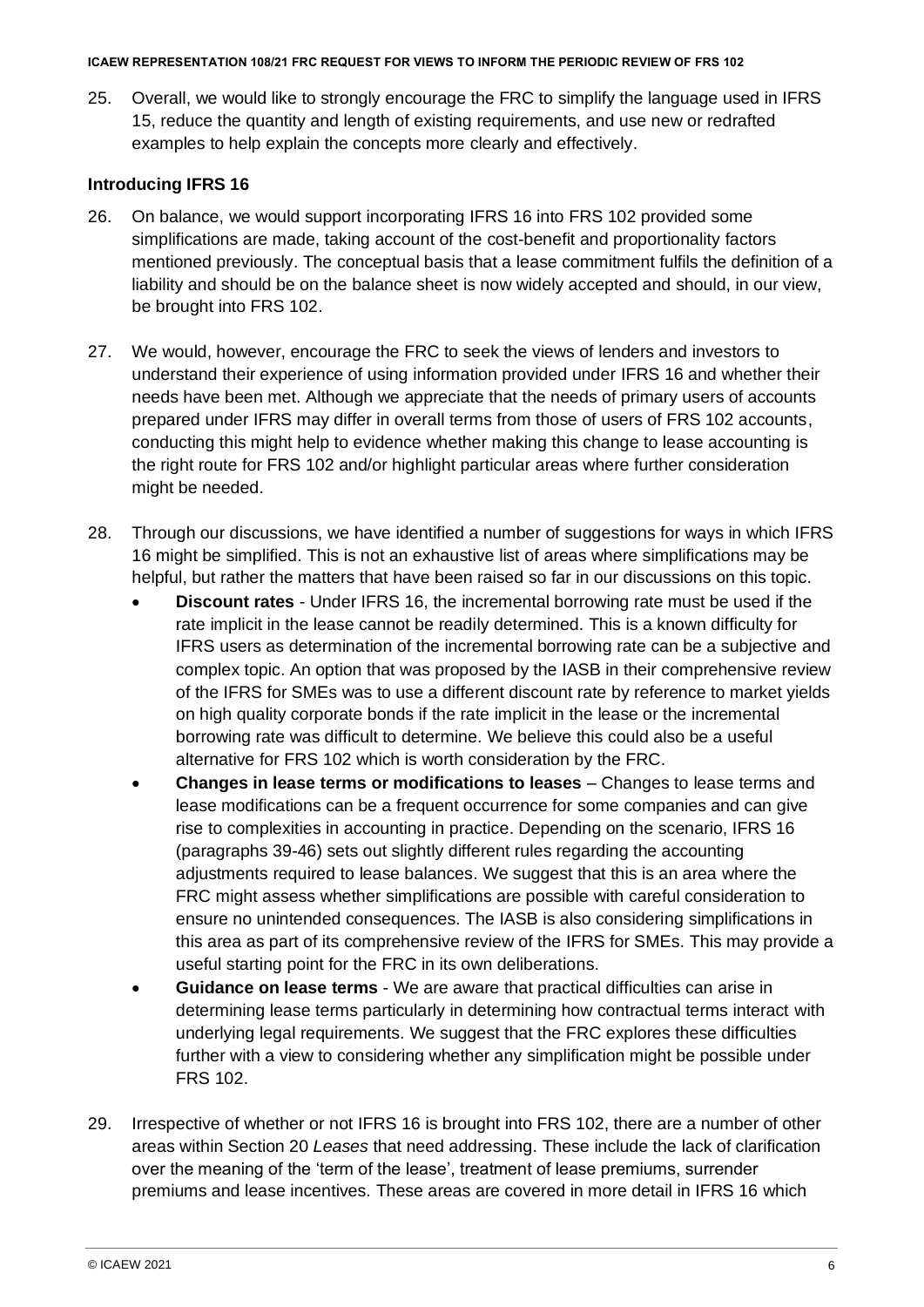therefore would be a sensible place to start when addressing these gaps in the existing requirements.

# **Introducing IFRS 9**

- 30. We believe that Sections 11 and 12 on financial instruments in FRS 102 are largely working well including, for now, the current option to apply the recognition and measurement provisions of IAS 39 *Financial Instruments: Recognition and Measurement* or IFRS 9 *Financial Instruments.* Therefore, we do not believe that significant changes are needed to these sections in order to reflect any recent developments in IFRS.
- 31. More specifically, we are not convinced of the benefits of bringing the IFRS 9 expected credit loss model into FRS 102. There is significant complexity in making reliable and comparable estimates of future losses and it is not clear at this stage that the cost of understanding and implementing the forecasting models needed for IFRS 9 would justify the subsequent benefit for FRS 102 users. The exception might be certain types of entities such as banks and building societies although even for these entities, careful consideration of the expected costs and benefits will be needed.

# **New and emerging transactions**

- 32. Due to the timing of this periodic review and therefore the subsequent periodic review, we would suggest that the FRC considers whether current FRS 102 requirements are sufficient in dealing with the following:
	- Accounting for climate-related matters: issues ranging from how to reflect climaterelated risk in the financial statements to the accounting for emission trading schemes.
	- Accounting for crypto assets/liabilities and other commodity transactions such as gold bullion: there is current inconsistency in reporting of these assets/liabilities/transactions due to a lack of guidance.
- 33. These two matters have been consistently raised as areas requiring further clarity, whether through standard-setting activity or additional guidance. We recommend that the FRC considers these matters sooner rather than later, perhaps through further research and stakeholder engagement. If it concludes that standard-setting activity is required then the next periodic review may be too late to begin work as preparers might look for solutions elsewhere in the meantime, resulting in inconsistency. It may be that the outcome of this research requires a separate project to be undertaken outside the usual scheme of the periodic review.
- 34. We also note that the matters described above are being considered as part of the IASB's agenda consultation. There is a balance to be had between waiting to see what the IASB may do and the need to address issues in a timely manner within the UK GAAP regime particularly where an urgent need has been identified. In particular, we are aware of concerns that companies are not always, or sufficiently, considering climate-related issues when preparing their financial statements. The extent to which this is an implementation issue or the result of a gap in standards needs serious consideration, and this periodic review of FRS 102 could provide an opportunity to force positive change in this respect.

# **Other matters**

35. We have identified some other matters that we would like addressed as part of this periodic review below: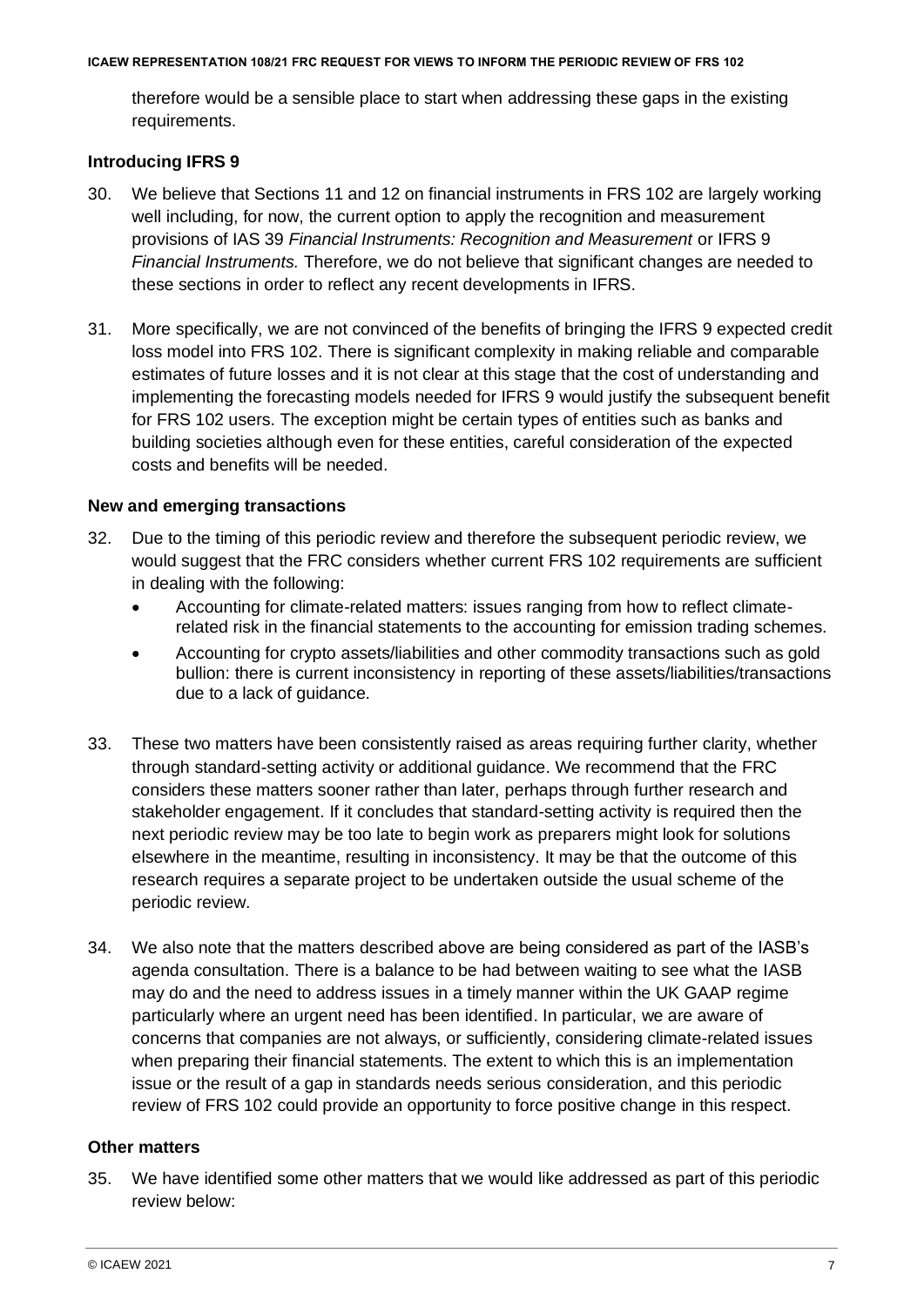- Section 2 Appendix *Fair Value Measurement:* paragraph 2A.5 states that 'if the range of reasonable fair value estimates is significant and the probabilities of the various estimates cannot be reasonably assessed, an entity is precluded from measuring the asset at fair value'. While we recognise this paragraph is helpful and sensible in most scenarios, we have noted that this can present problems specifically for the initial recognition of insurance assets acquired in a business combination and would ask that these types of assets are addressed separately in this section.
- Section 3 *Financial Statement Presentation:* there is currently no guidance provided for preparing financial statements on any basis other than a going concern basis. We believe additional guidance for preparing financial statements on a non-going concern basis (eg, a break-up basis) would be helpful.
- Section 9 *Consolidated and Separate Financial Statements*: there is confusion currently in paragraph 9.3 (f) whereby it is possible that a parent is required to prepare consolidated accounts even if all of its subsidiaries are excluded on the basis of immateriality. An amendment to the wording as follows would remove the confusion: "All of the parent's subsidiaries are required to be excluded from consolidation by 9.9 or could be excluded on the grounds of immateriality by 9.9A (section 402 of the Act)."
- Section 12 *Other Financial Instruments Issues:* consideration should be given to whether improvements could be made to the guidance on the accounting for instruments with a debt and equity split (eg, convertible debt). Additionally, there is currently an assumption in Section 12 that a swap from the bank has nil fair value and there is no exemption from recognising day one gains/losses. This is an issue in practice as the assumption is not correct, so then day one gains/losses must be recognised immediately.
- Section 18 *Intangible Assets other than Goodwill:* specific guidance on accounting for computer software akin to IAS 38 *Intangible Assets (paragraph 4)* would be helpful to explain how to deal with intangibles that are an intrinsic part of a physical asset as well as those which are not. Currently this section of FRS 102 does not mention software at all.
- Section 19 *Business Combinations and Goodwill*: the accounting for negative goodwill (paragraph 19.24) can be problematic to apply in practice and lacks a conceptual basis. We would welcome a review of this area although we appreciate this may require changes to company law and therefore not fall within the remit of the FRC.
- Section 19 *Business Combinations and Goodwill (continued)*: further guidance and examples in relation to group reconstructions and merger accounting would be helpful. We understand that in some instances the conditions that need to be met in order for a business combination to be able to apply merger accounting can result in unusual outcomes and could helpfully be addressed as part of this review. Further detail on this matter is outlined in Appendix 2 of this response.
- Section 26 *Share-based Payments*: FRS 102 guidance is short and consequently, there are areas not addressed; for example there is limited guidance on cancellation/settlements (such as whether incremental value is recognised in profit and loss or equity). This is an area that could be expanded.
- Section 28 *Employee Benefits:* guidance might be helpful for when a company completely exits from a defined benefit scheme. The standard does not cover this as it stands. Better guidance would also be welcomed on recoverability of pension surpluses.
- Section 29 *Income Tax:* although this section is generally thought to work well, the FRC could consider the accounting for uncertain tax positions and whether to bring in some aspects of IFRIC 23, for example the requirement to assume 100% detection risk.
- Section 35 *Transition to this FRS:* currently focuses on transition from old UK GAAP and therefore would benefit from a refresh.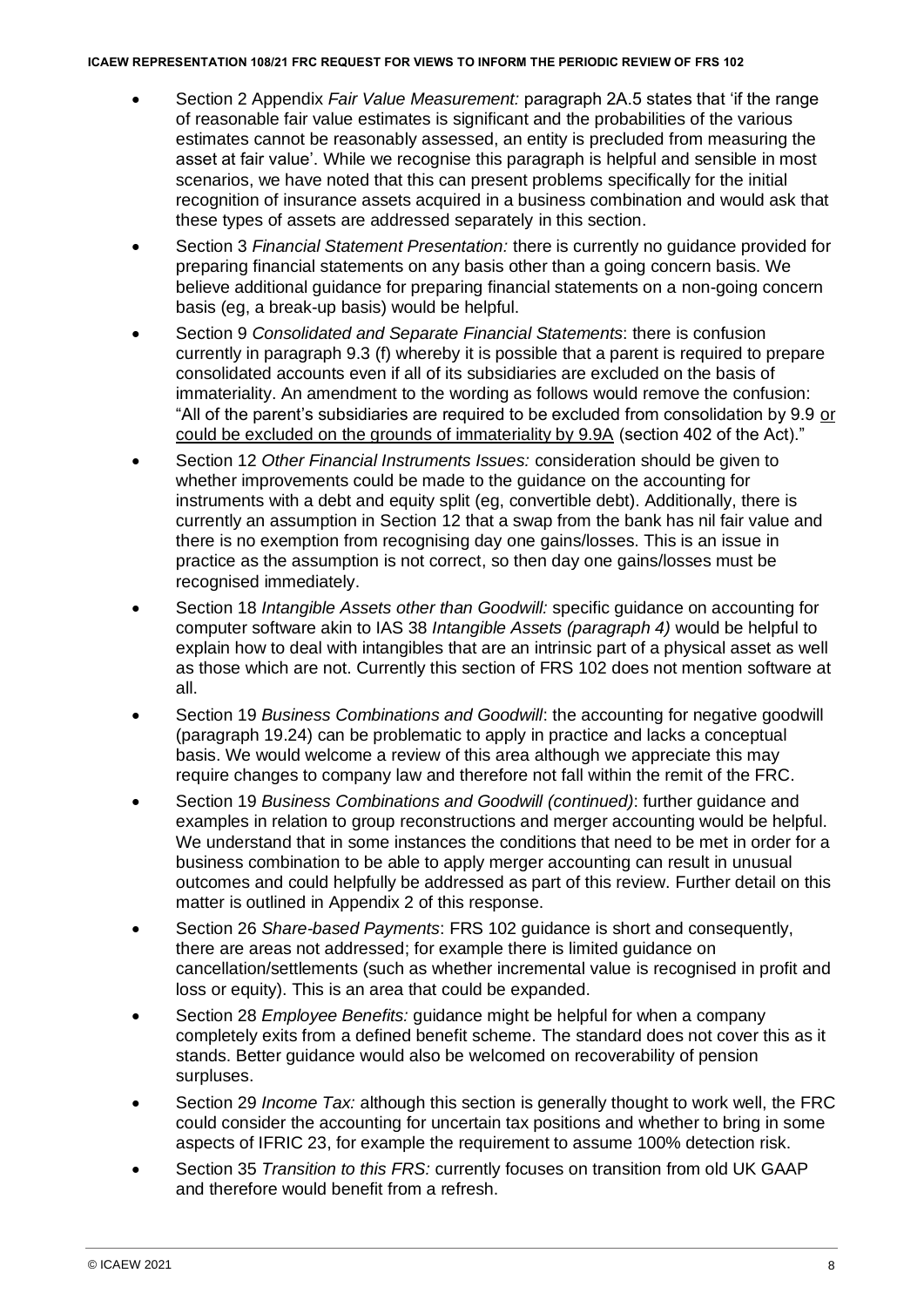# **Appendix 1: IFRS 15 suggested simplifications**

36. We have outlined below a number of areas where we believe IFRS 15 could helpfully be simplified for the purpose of FRS 102. This is not an exhaustive review of IFRS 15 but rather represents our initial thoughts on this particular matter. We anticipate further discussions and analysis on this important topic as the FRC deliberates what approach to take and any proposed amendments. It may be, therefore, that we identify further simplifications over time and/or reconsider individual matters depending on the approach adopted by the FRC. We would be happy to discuss any of the matters outlined below in more detail should that assist the FRC at this early stage.

# **Five-step model**

- 37. We would recommend retaining the five-step model that is in IFRS 15 with a number of changes as set out below:
	- Remove the contract modifications guidance from the section 'identifying the contract' (paragraphs 18 to 21). We believe that while this guidance can be helpful, it is likely to be excessive and infrequently used by most FRS 102 preparers and is not thought to be a core part of the standard.
	- Consider softening the requirements in paragraph 15 regarding recognition of revenue when the criteria in paragraph 9 are not met, so as to allow revenue to be recognised to the extent that it is both non-refundable and attributable to goods and services already transferred.
	- Remove the series guidance from 'Identifying performance obligations' or consider making the series guidance non-mandatory, as this would simplify application by entities and would also permit the terminology simplification proposed below. While we believe the series guidance can be helpful in some situations, in other cases its mandatory application can be restrictive. For example, a contract to provide a service over five years cannot be viewed as five separate annual performance obligations under the series guidance, despite the fact that the economics of the contract may have been set up in such a way that revenue was agreed to not be evenly generated over the five-year period (ie, perhaps building in inflation). To remove this guidance or making it optional would be more permissive and allow a reasonable degree of freedom rather than being restrictive.
	- Consider removing entirely the term 'performance obligation' and replace with the term 'distinct goods and services', to aid understandability. There is significant overlap between the terms 'performance obligation' and 'distinct' within IFRS 15 so to remove the term 'performance obligation' helps to simplify the requirements.
	- Remove the third separately identifiable test in paragraph 29 (c) as, in practice, it can cause confusion and rarely leads to different outcomes. In most cases if the goods and services are highly interrelated then they are captured by parts (a) or (b) of the paragraph already.
	- Simplify the language in 'determining the transaction price' regarding variable consideration, to aid understandability. The double/triple negatives in the wording can be difficult to unravel (paragraphs 50-59).
	- Simplify the requirements for contracts with a significant financing component to only strip out a significant financing component if a customer pays in arrears but make this optional if payment is made in advance (paragraph 62).
	- Reduce the number of detailed requirements set out in paragraphs 66-69 regarding non-cash consideration as this is likely to be superfluous for FRS 102 reporters.
	- Significantly reduce the 'allocating the transaction price to performance obligation' section by replacing the rules regarding allocating discounts, with principles. A simpler approach would be to state that discounts should be allocated in a way that reflects the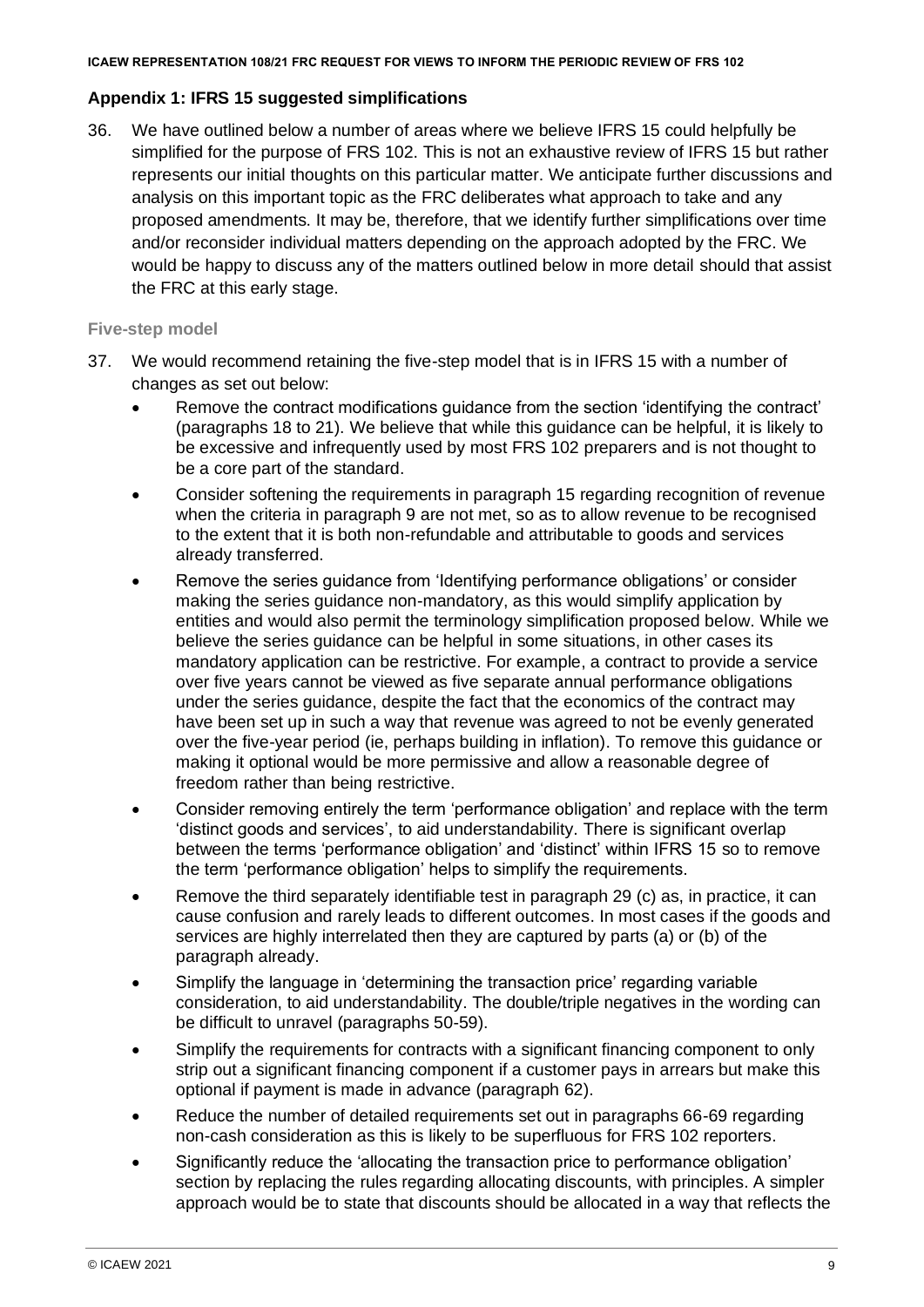economics of the contract, with disclosure of the approach taken where this represents a key judgement.

- Addition of some short and clear examples when incorporating paragraph 35, in particular for paragraph 35 (c). Without examples the existing wording can be difficult to understand. We would encourage the FRC to change this paragraph from a rulesbased requirement to a principles-based requirement (reflecting the underlying concept, which is that control has transferred in such cases if the risks and rewards of the work done to date sit with the customer). The existing rules can be difficult to apply in practice, particularly for the 'enforceable right to payment' wording which suggests a legal opinion needs to be sought which, in reality, is highly impractical.
- Retain the option to measure progress via an input or output method but relax the requirement for a single measure of progress, so as to avoid some of the complexities that can arise under IFRS 15.

# **Accounting for co8ntract costs**

- 38. We would recommend that FRS 102 includes a policy choice for incremental costs of obtaining a contract to either capitalise or expense these costs but retain the rules within IFRS 15 should an entity choose to capitalise them. This could be a way of reducing the 'cost' of implementation without detracting significantly from the 'benefit' to users.
- 39. We would suggest that consideration is given to removing the section on costs to fulfil a contract because we believe that, in the vast majority of cases, these costs are captured elsewhere in FRS 102. That said, more research would be needed to come to this conclusion and a short paragraph may be needed to capture any exceptions.

# **Appendix B: application guidance**

- 40. We believe all 14 sections of Appendix B of IFRS 15 are useful but many could be significantly reduced in length. Two of the sections that are particularly useful but could be simplified are:
	- Section (e) principal versus agent considerations: consider translating the existing guidance into a simplified approach that, in practice, should mirror the outcomes under IFRS 15:
		- i. An entity that has the primary contractual responsibility to the customer should account as a principal (with primary contractual responsibility resting with the party against which the customer would have primary legal recourse in the event of an issue).
		- ii. An entity that controls inventories before they are transferred should account as a principal when they are transferred.
		- iii. An entity that has neither primary contractual responsibility nor control of inventories should account as an agent.
	- Section (i) licensing: consider aligning the terminology with that used by the FASB (functional and symbolic) and simplifying the associated requirements.

### **Disclosure requirements**

41. We believe the disclosure requirements in IFRS 15 provide a good starting point to consider those that could be transferred across to FRS 102. As many IFRS 15 disclosure requirements are linked to specific reporting requirements, the number to be considered would automatically be reduced if taking account of the simplifications (and possibly more) outlined above.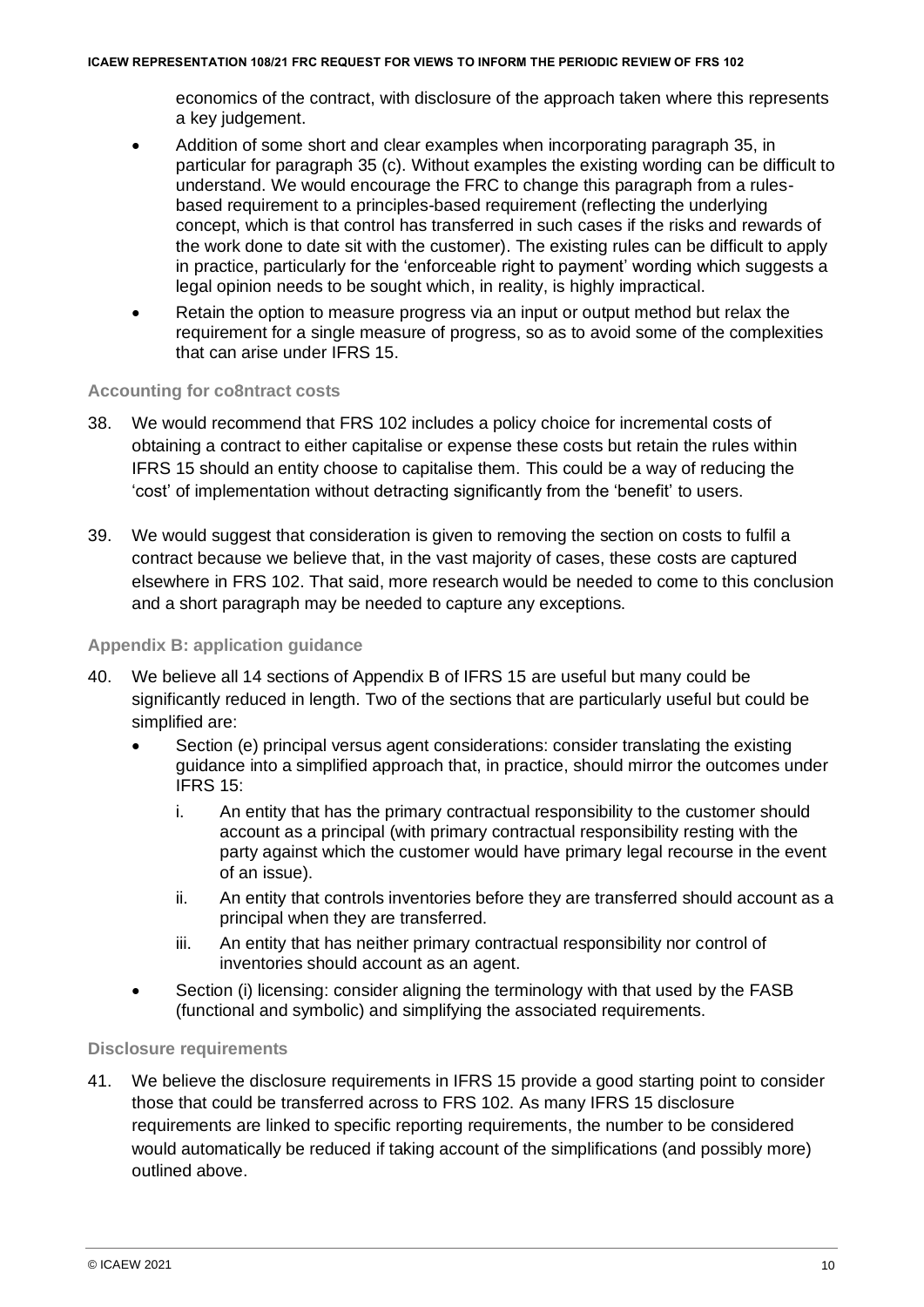- 42. Nevertheless, even after this initial reduction, the number of disclosures is still likely to be lengthy and a balance will need to be struck to ensure that key disclosure requirements are introduced without the final suite of disclosures being disproportionate compared to other sections of FRS 102. The focus should be on bringing in disclosures which enable users to understand the nature, amount, timing, and uncertainty of revenue, and the significant judgements made by the entity when applying the revenue guidance.
- 43. We would also suggest that any quantitative disclosures are limited to those that are likely to be of most significance to users. For example, we would support inclusion of disclosures relating to the amount of variable consideration recognised in later periods which had previously been constrained, as without these details, trend information can be misleading.
- 44. Conversely, we have identified the following examples of disclosure requirements which, in our view, would not typically add significant value to FRS 102 accounts:
	- Reconciliation of opening and closing contract asset/liability balances (paragraph 118).
	- Revenue not yet recognised for contracts that already exist but performance obligations are not yet completed (paragraph 120).